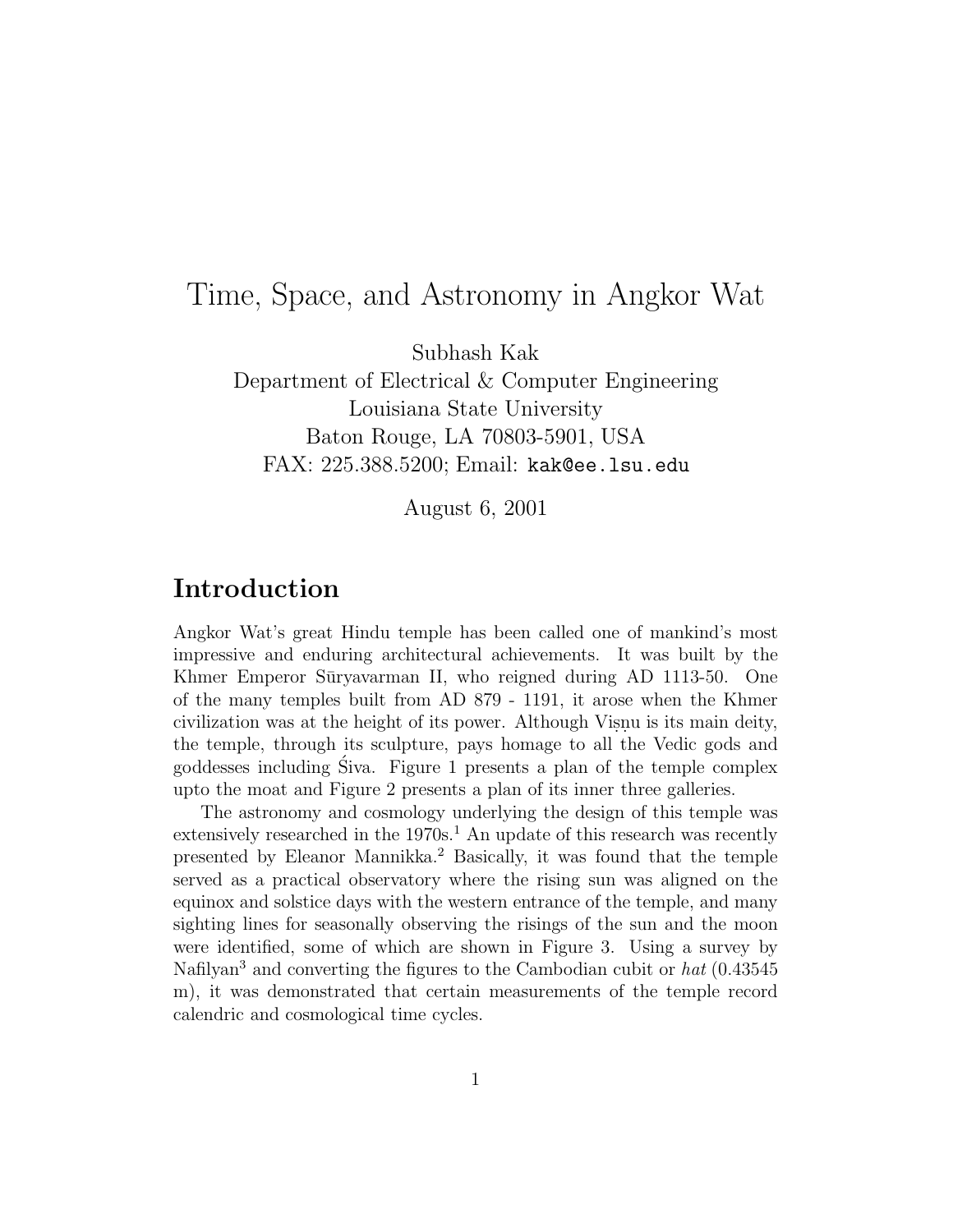The most impressive aspect of this representation is that it occurs both at the level of the part as well as the whole in a recursive fashion, mirroring the Vedic idea of the microcosm symbolizes the macrocosm at various levels of expressions. This is done not only in the domain of numbers and directions, but also using appropriate mythological themes, and historical incidents. The mythological scenes skillfully use the oppositions and complementarities between the gods, goddesses, asuras, and humans defined over ordinary and sacred time and space.

Speaking just of numbers, the various lengths and circumferences of units representing the motion of the moon may equal 27, 28, 29 (naksatras or days of the month), 354 (days of the lunar year), or 360 (tithis of the lunar year). Other lengths represent the solar year (360, 365, or 366) or larger time cycles. For example, the west-east axis represents the periods of the yugas. The width of the moat is 439.78 cubit; the distance from the first step of the western entrance gateway to balustrade wall at the end of causeway is 867.03 cubit; the distance from the first step of the western entrance gateway to the first step of the central tower is 1,296.07 cubit; and the distance from the first step of bridge to the geographic center of the temple is 1,734.41 cubit. These correspond to the periods of 432,000; 864,000; 1,296,000; 1,728,000 years for the Kali, Dvāpara, Tretā, and Krta yuga, respectively. It has been suggested that the very slight discrepancy in the equations might be due to human error or erosion or sinking of the structure.

In the central tower, the topmost elevation has external axial dimensions of 189.00 cubit east-west, and 176.37 cubit north-south, with the sum of 365.37. This division of the almost exact length of the solar year into unequal halves remained a mystery for some time until it was found to be connected with the Satapatha Brāhman. numbers for the asymmetric motion of the sun.<sup>4</sup>

In this article, we review the main aspects of the cosmology and astronomy of the temple. Since the connections of this to the Puranic ideas have been well described by Mannikka, our focus is on the connections to the astronomy of the Vedic altars.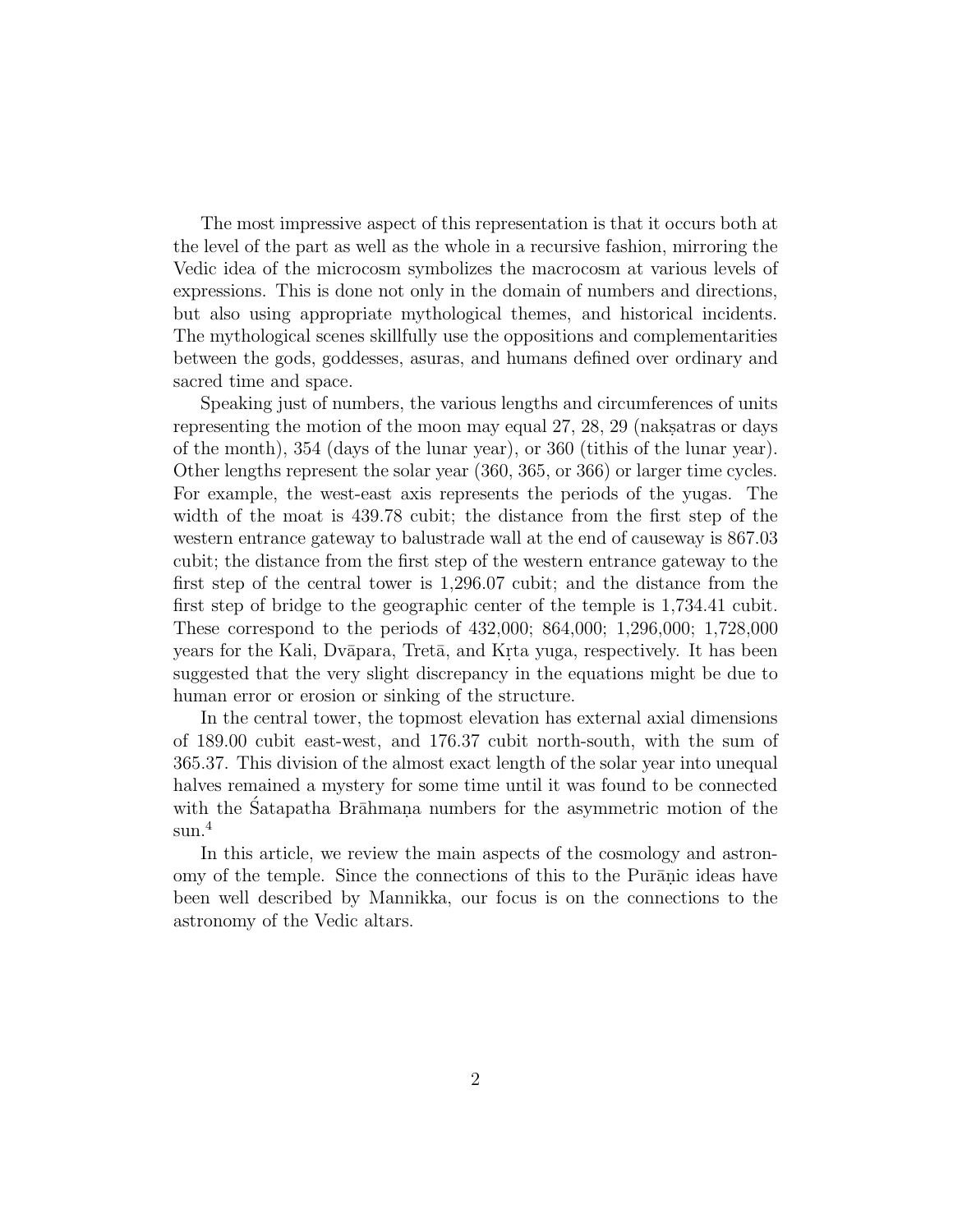#### **The Historical Background of Angkor Wat**

The Khmer kings of Kampuchea (Cambodia) trace their ancestry to the legendary Indian Kaundinya and to Somā, a Khmer princess, and this lineage came to be called *somavam'sa*. In the 7th century, another legendary couple, Kambu and Mer $\bar{a}$ , established a different lineage, the  $\bar{s}u$ ryavamsa. At first there were several warring kings. The unification of the state is seen with King Jayavarman II, who in 802, in a ceremony on Mount Kulen, about 30 km northeast of Angkor, declared himself a "universal ruler" (*cakravartin*).

The kings of the Khmer empire ruled over a domain that, at its broadest, reached from what is now southern Vietnam to Yunan, China and from Vietnam westward to the Bay of Bengal. The structures one sees at Angkor today, more than 100 temples in all, are the surviving religious remains of a grand social and administrative metropolis whose other buildings - palaces, public buildings, and houses - were all built of wood and are long since decayed and gone. As in most parts of India where wood was plentiful, only the gods had the right to live in houses of stone or brick; the sovereigns and the common folk lived in pavilions and houses of wood.

Over the half-millenia of Khmer rule, the city of Angkor became a great pilgrimage destination because of the notion of Devar $\bar{a}$ ja, that has been explained by Lokesh Chandra as a coronation icon. Jayavarman II (802-850) was the first to use this royal icon. According to Lokesh Chandra,

Devarāja means 'King of the Gods' and not 'God-King'. He is Indra and refers to the highly efficacious *aindra* mahābhiseka of the Regular rajasūya tradition as elaborated in the Aitareyabrāhmana. It was not a simple but a great coronation, a mahābhiseka. It was of extraordinary significance that Jayavarman II performed a Rgvedic rite, which lent him charismatic authority.<sup>5</sup>

The increasingly larger temples built by the Khmer kings continued to function as the locus of the devotion to the Devarāja, and were at the same time earthly and symbolic representations of mythical Mt. Meru, the cosmological home of the Hindu gods and the axis of the world-system. The symbol of the king's divine authority was the sign  $(linga)$  of Siva within the temple's inner sanctuary, which represented both the axes of the physical and the psychological worlds. The worship of Siva and Visnu separately, and together as Harihara, had been popular for considerable time in southeast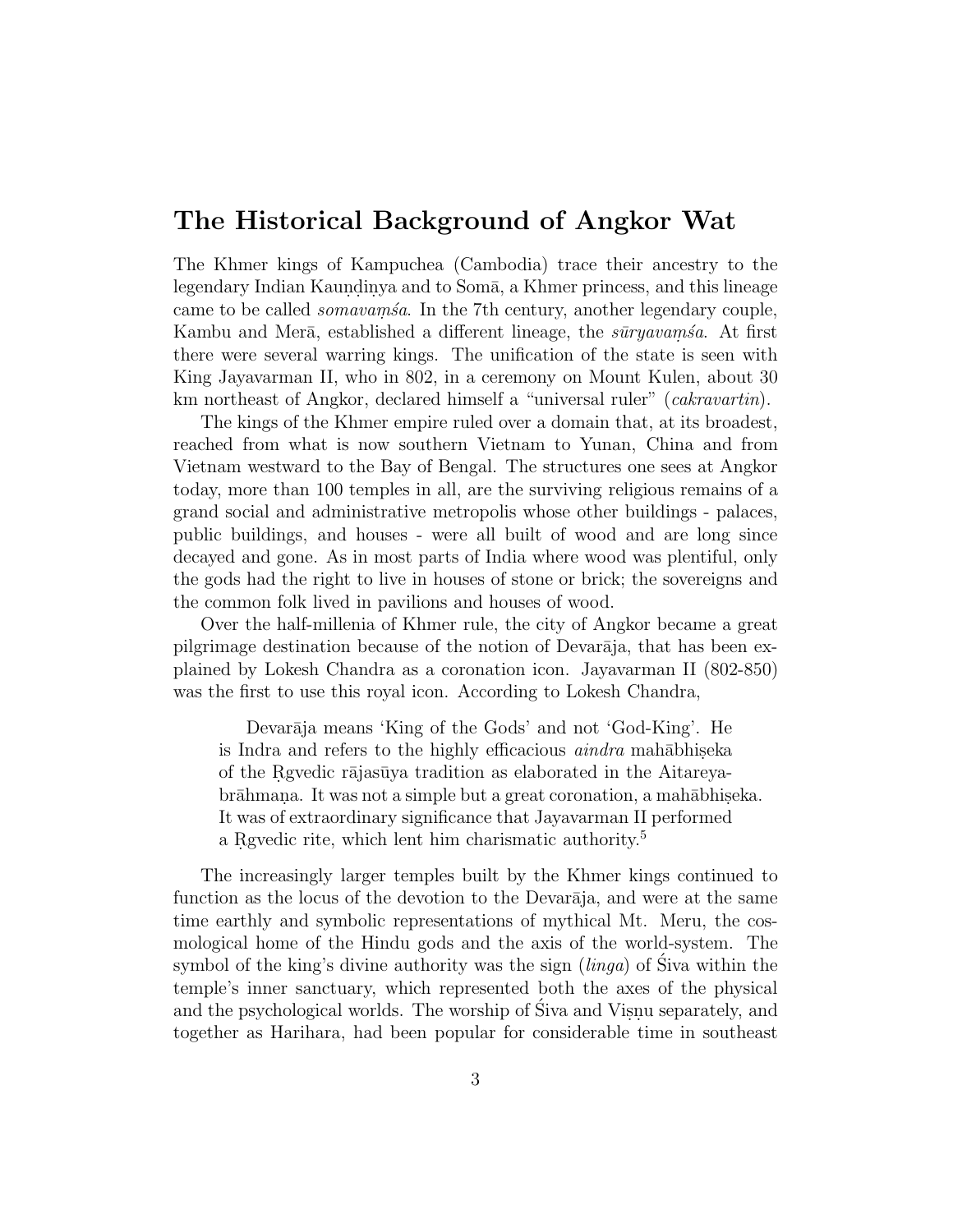Asia; Jayavarman's chief innovation was to use ancient Vedic mahābhiseka to define the symbol of government. To quote Lokesh Chandra further, "The icon used by Jayavarman II for his aindra mahābhiseka, his Devarāja  $=$  Indra (icon), became the symbol of the Cambodian state, as the sacred and secular sovereignty denoted by Praj $\bar{a}$ pat $\bar{a}$ <sup>svara</sup>/Brahm $\bar{a}$ , as the continuity of the vital flow of the universal  $(iqqat)$  into the stability of the terrestrial kingdom  $(r\bar{a}ja = r\bar{a}jya)$ . As the founder of the new Kambuja state, he contributed a national palladium under its Cambodian appellation kamraten jagat ta  $r\bar{a}ja/r\bar{a}jya$ . Whenver the capital was transferred by his successors, it was taken to the new nagara, for it had to be constantly in the capital."<sup>6</sup>

Angkor Wat is the supreme masterpiece of Khmer art. The descriptions of the temple fall far short of communicating the great size, the perfect proportions, and the astoundingly beautiful sculpture that everywhere presents itself to the viewer. Its architecture is majestic and its representation of form and movement from Indian mythology has astonishing grace and power. The inner galleries of the temple have depiction of the battle of Kuruks.etra, procession of King Sūryavarman and his ministers, scenes from heavens and hells, churning of the sea of milk, the battle of Visnu and the asuras, victory of Kr.s.n. over Bāna, battle of the devas and asuras, Rāvana shaking Kailāsa with Siva and Pārvatī atop, and the battle of Lankā between Rāma and Rāvana. These and other scences are drawn with great artistic beauty. No wonder, the temple ranks amongst the greatest creations of human imagination.

As an aside, it should be mentioned that some European scholars tended to date Angkor Wat as being after the 14th century. The principal reason was that some decorative motifs at Angkor Wat show a striking resemblance to certain motifs of the Italian Renaissance. This argument, which is similar to the one used in dating Indian mathematical texts vis-a-vis Greek texts, has been proven to be wrong. In the words of  $C$ œdès,<sup>7</sup> "If there is some connexion between the twelfth-century art of the Khmers, the direct heirs to the previous centuries, and the art of the Renaissance, it must have been due to a reverse process, that is to the importation of oriental objects into Europe."

Mannikka proposes<sup>8</sup> that the royal priest Divakarapandita was the chief architect of the temple. He is the priest most praised in inscriptions; an image of him is to be found at Wat Phu. Div $\bar{a}$ kara is estimated to have lived around 1050-1135.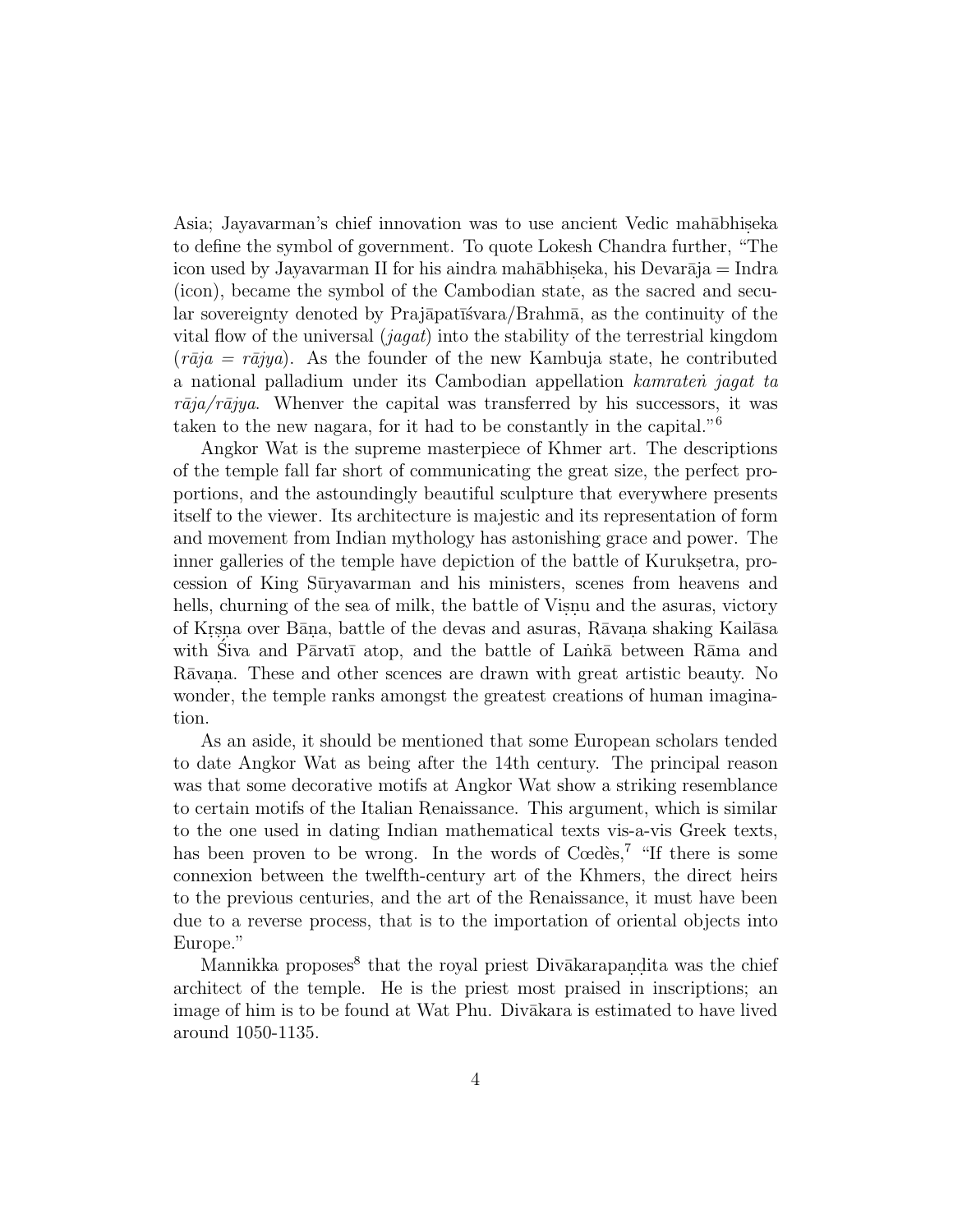### **Astronomy of Altars and Temples**

To understand the astronomical aspects of Angkor Wat it is necessary to begin with the Indian traditions of altar and temple design on which it is based. And since the Angkor Wat ritual hearkened to the Vedic past, it stands to reason that its astronomy was also connected to the Vedic astronomical tradition.

#### **Vedic altars**

In a series of publications I have shown that the Vedic altars had an astronomical basis<sup>9</sup> related to the reconciliation of the lunar and solar years. The fire altars symbolized the universe and there were three types of altars representing the earth, the space and the sky. The altar for the earth was drawn as circular whereas the sky (or heaven) altar was drawn as square. The geometric problems of circulature of a square and that of squaring a circle are a result of equating the earth and the sky altars.

The fire altars were surrounded by 360 enclosing stones, of these 21 were around the earth altar, 78 around the space altar and 261 around the sky altar. In other words, the earth, the space, and the sky are symbolically assigned the numbers 21, 78, and 261. Considering the earth/cosmos dichotomy, the two numbers are 21 and 339 since cosmos includes the space and the sky.

The main altar was built in five layers. The basic square shape was modified to several forms, such as falcon and turtle. These altars were built in five layers, of a thousand bricks of specified shapes. The construction of these altars required the solution to several geometric and algebraic problems.

Two different kinds of bricks were used: the special and the ordinary. The total number of the special bricks used was 396, explained as 360 days of the year and the additional 36 days of the intercalary month. Two kinds of day counts: the solar day, and tithi, whose mean value is the lunar year divided into 360 parts. Considering the altar by layers, the first has 98, the second has 41, the third has 71, the fourth has 47 and the fifth has 138. The sum of the bricks in the fourth and the fifth layers equals 186 tithis of the half-year. The number of bricks in the third and the fourth layers equals the integer nearest to one third the number of days in the lunar year, and the number of bricks in the third layer equals the integer nearest to one fifth of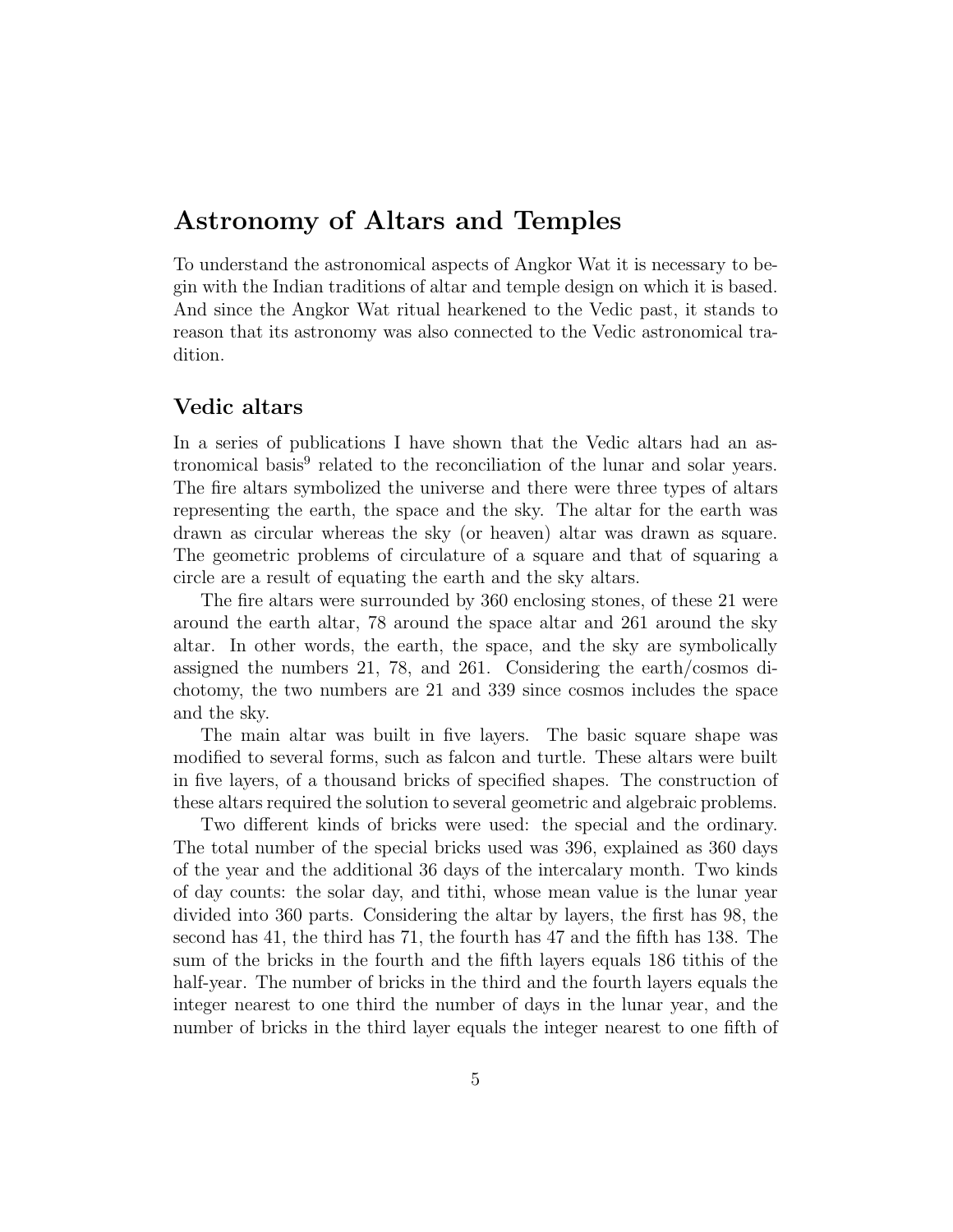the number of days in the lunar year, and so on.

The number of ordinary bricks equals 10,800 which equals the number of muhūrtas in a year (1 day  $=$  30 muhūrtas), or equivalently the number of days in 30 years. Of these 21 go into the garaapatya, 78 into the eight dhisnya hearths, and the rest go into the  $\bar{a}$ havanīya altar.

The main altar was an area of  $7\frac{1}{2}$  units. This area was taken to be equivalent to the nominal year of 360 days. Now, each subsequent year, the shape was to be reproduced with the area increased by one unit.

Three different years were considered: (1) naksatra, or a year of 324 days (sometimes 324 tithis) obtained by considering 12 months of 27 days each, where this 27 is the ideal number of days in a lunar month; (2) lunar, which is a fraction more than 354 days (360 tithis); and (3) solar, which is in excess of 365 days (between 371 and 372 tithis). A well-known altar ritual says that altars should be constructed in a sequence of 95, with progressively increasing areas. The increase in the area, by one unit yearly, in building progressively larger fire altars is 48 tithis which is about equal to the intercalation required to make the naks atracted year in tithis equal to the solar year in tithis. But there is a residual excess which in 95 years adds up to 89 tithis; it appears that after this period such a correction was made. he 95 year cycle corresponds to the tropical year being equal to 365.24675 days. The cycles needed to harmonize various motions led to the concept of increasing periods and world ages.

The number of syllables in the Rgyeda confirms the textual references that the book was to represent a symbolic altar. According to various early texts, the number of syllables in the Rgveda is 432,000, which is the number of muhūrtas in forty years. In reality the syllable count is somewhat less because certain syllables are supposed to be left unspoken.

The verse count of the Rgveda can be viewed as the number of sky days in forty years or  $261 \times 40 = 10,440$ , and the verse count of all the Vedas is  $261 \times 78 = 20,358.$ 

The Brāhmanas and the Sulbasūtras tell us about the altar of chandas and meters, so we would expect that the total Revedic hymn count of 1017 and the group count of 216 have particular significance. Owing to the pervasive tripartite ideology of the Vedic books we choose to view the hymn number as  $339 \times 3$ . The tripartite ideology refers to the consideration of time in three divisions of past, present, and future and the consideration of space in the three divisions of the northern celestial hemisphere, the plane that is at right angle to the earth's axis, and the southern celestial hemisphere. The number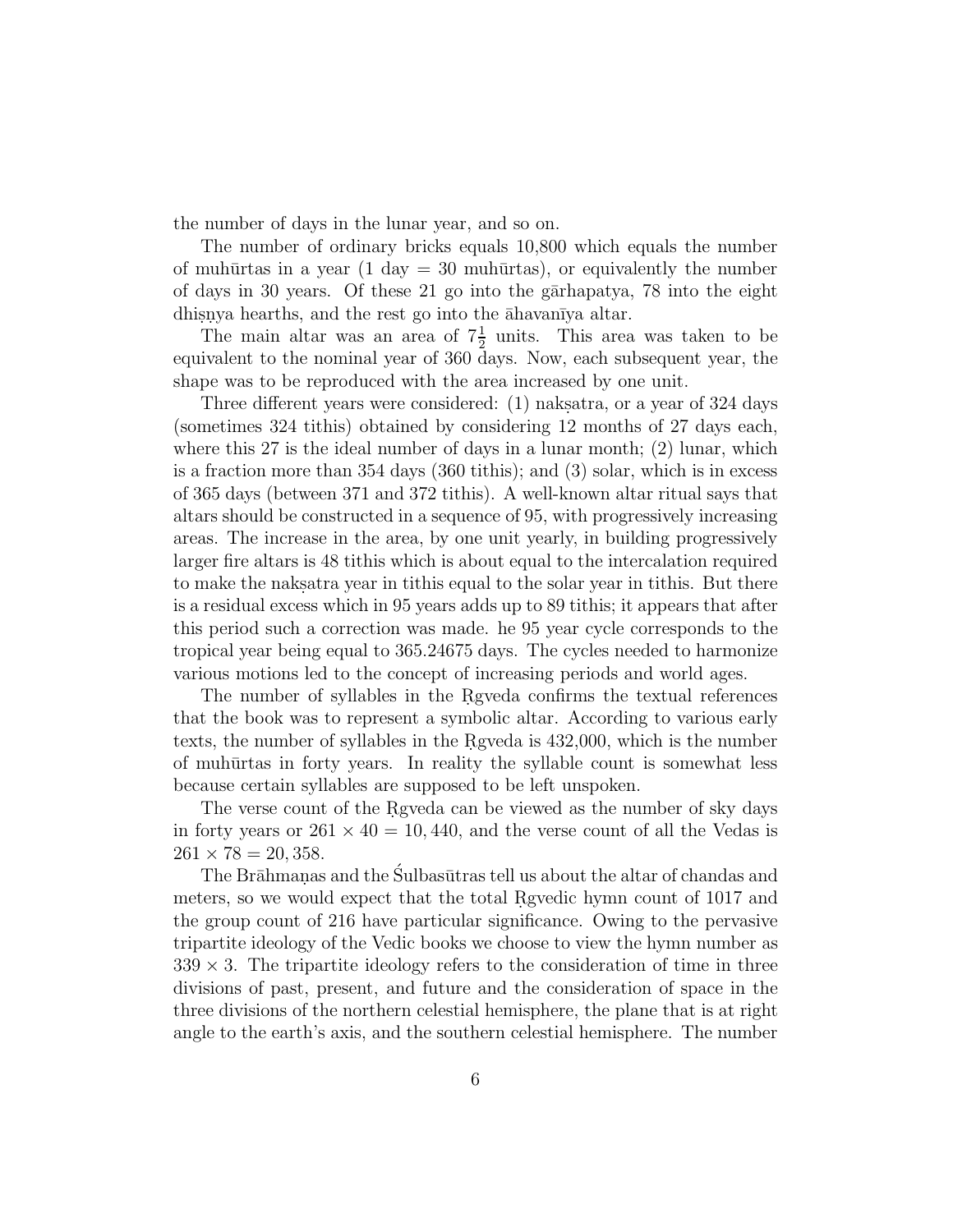339 is simply the number of disks of the sun or the moon to measure the path across the sky:  $\pi \times 108 \approx 339$ . The number 216 represents the distance to the sky, which was twice the distance of 108 to the sun. The  $R \cdot \text{guedic code}$ then expresses a fundamental connection between the numbers 339 and 108.

The number 108 is actually the average distance that the sun is in terms of its own diameter from the earth; likewise, it is also the average distance that the moon is in terms of its own diameter from the earth. It is owing to this marvelous coincidence that the angular size of the sun and the moon, viewed from the earth, is about identical. It is easy to compute this number. The angular measurement of the sun can be obtained quite easily during an eclipse. The angular measurement of the moon can be made on any clear full moon night. A easy check on this measurement would be to make a person hold a pole at a distance that is exactly 108 times its length and confirm that the angular measurement is the same. Nevertheless, the computation of this number would require careful observations. Note that 108 is an average and due to the ellipticity of the orbits of the earth and the moon the distances vary with the seasons. It is likely, therefore, that observations did not lead to the precise number 108, but it was chosen as the true value of the distance since it is equal to  $27 \times 4$ , because of the mapping of the sky into 27 naks atras.

#### **Temples**

The temple is considered in the image of the Cosmic Purusa, on whose body is displayed all creation in its materiality and movement. Paradoxically, the space of the Purusa is  $(Rgveda 10.90)$ , in the sanctuary only ten fingers wide, although he pervades the earth.

The temple construction begins with the V $\bar{a}$ stupurus. mandala, which is a yantra, mostly divided into  $64$   $(8 \times 8)$  or  $81$   $(9 \times 9)$  squares, which are the seats of 45 divinities. Brahma is at the centre, around him 12 squares represent the Adityas, and in the outer circle are 28 squares that represent the naksatras (Figure 4). The V $\bar{a}$ stumandala with its border is the place where the motions of the sun and the moon and the planets are reconciled. It is the Vāstu in which the decrepit, old Cyavana of the Reveda 1.116.10 asks his sons to put him down so that he would become young again. Cyavana is the moon and Sukanya, whom he desires, is the sun.<sup>10</sup>

In the basic Vedic scheme the circle represents the earth and the square represents the heavens or the deity. But the altar or the temple, as a represen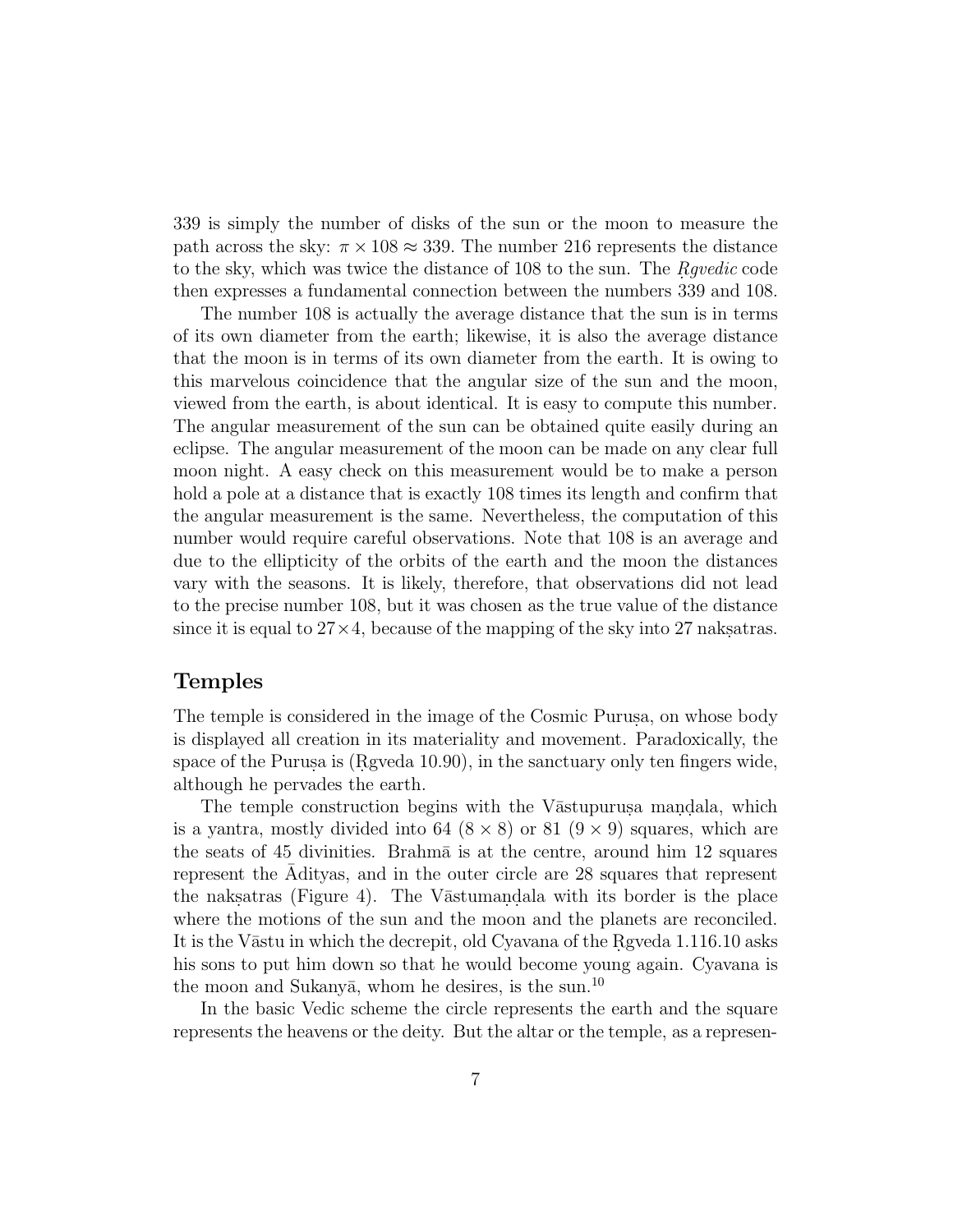tation of the dynamism of the universe, requires a breaking of the symmetry of the square. As seen clearly in the agnicayana and other altar constructions, this is done in a variety of ways. Although the main altar might be square or its derivative, the overall sacred area is taken to be a departure from this shape. In particular, the temples to the goddess are drawn on a rectangular plan. In Siva or Visnu temples, which are square, change is represented by a play of diagonal lines. These diagonals are essentially kinetic and are therefore representative of movement and stress. They embody the time-factor in a composition.<sup>11</sup>

In the  $\hat{S}ilpa$  Prak $\bar{a}\hat{s}a$  1.90-106, a 9th-12th century Orissan temple architecture text, Rāmacandra Kaulācāra describes<sup>12</sup> the Yoginī Yantra for the layout of the goddess temple. Alice Boner writes,<sup>13</sup> "[the Devī temples] represent the creative expanding forces, and therefore could not be logically be represented by a square, which is an eminently static form. While the immanent supreme principle is represented by the number ONE, the first stir of creation initiates duality, which is the number TWO, and is the producer of THREE and FOUR and all subsequent numbers upto the infinite." The dynamism is expressed by a doubling of the square to a rectangle or the ratio 1:2, where the garbhagrha is now built in the geometrical centre. For a threedimensional structure, the basic symmetry-breaking ratio is 1:2:4, which can be continued further to another doubling.<sup>14</sup>

The constructions of the Harappan period (2600-1900 BC) appear to be according to the same principles. The dynamic ratio of 1:2:4 is the most commonly encountered size of rooms of houses, in the overall plan of houses and the construction of large public buildings. This ratio is also reflected in the overall plan of the large walled sector at Mohenjo-Daro called the citadel mound. It is even the most commonly encountered brick size.<sup>15</sup>

There is evidence of temple structures in the Harappan period in addition to iconography that recalls the goddess. Structures dating to 2000 BC, built in the design of yantras, have been unearthed in northern Afghanistan.<sup>16</sup> There is ample evidence for a continuity in the religious and artistic tradition of India from the Harappan times, if not earlier. These ideas and the astronomical basis continued in the architecture of the temples of the classical age. Kramrisch has argued that the number 25,920, the number of years in the precessional period of the earth, is also reflected in the plan of the temple.<sup>17</sup>

As a representation of the macrocosm, change in the temple is described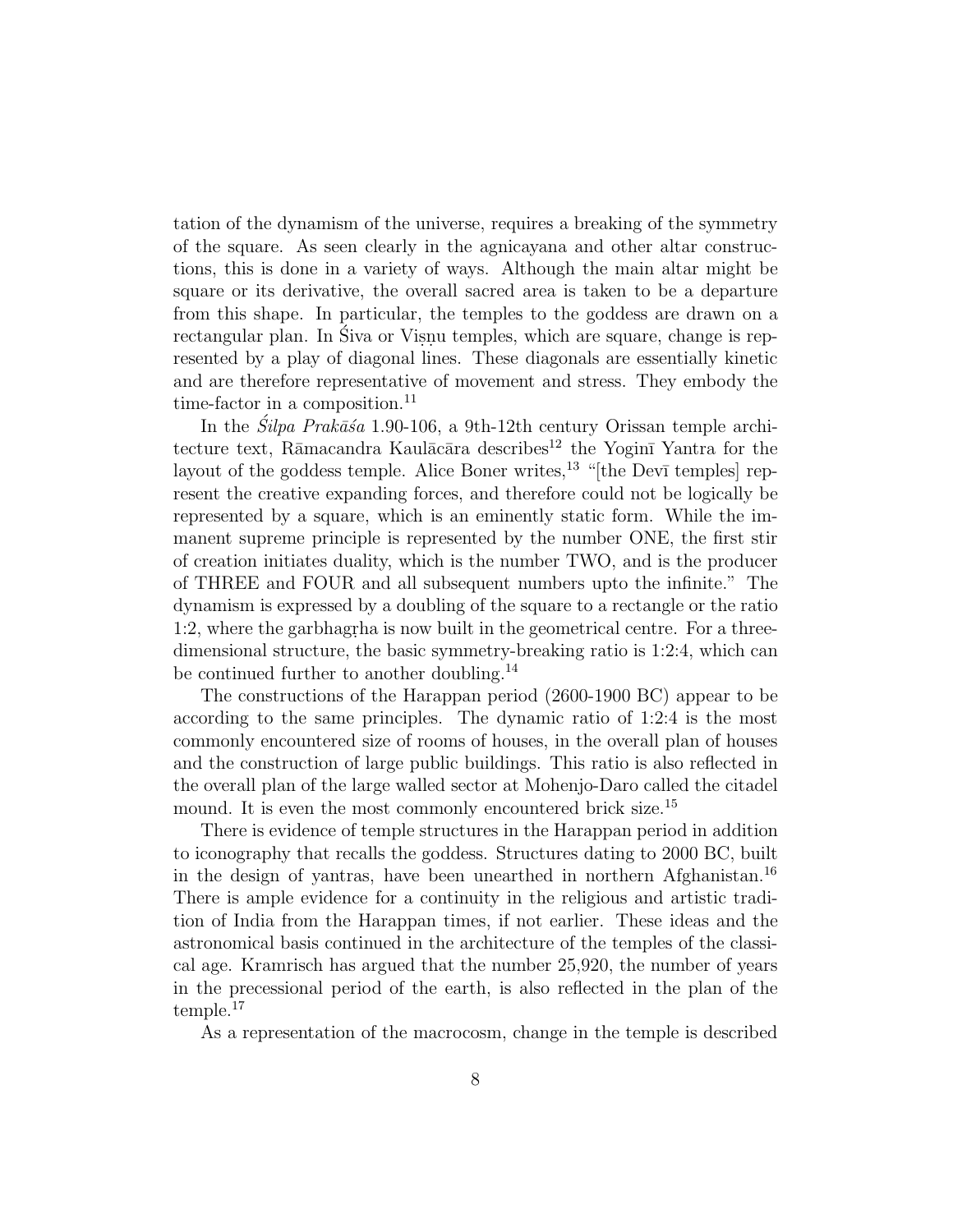in terms of the motions of the heavenly bodies. According to Alice Boner<sup>18</sup>:

[T]he temple must, in its space-directions, be established in relation to the motion of the heavenly bodies. But in asmuch as it incorporates in a single synthesis the unequal courses of the sun, the moon and the planets, it also symbolizes all recurrent time sequences: the day, the month, the year and the wider cycles marked by the recurrence of a complete cycle of eclipses, when the sun and the moon are readjusted in their original positions, a new cycle of creation begins.

The Hindu temple, as a conception of the astronomical frame of the universe, serves the same purpose as the Vedic altar, which reconciled the motions of the sun and the moon. The progressive complexity of the classical temple was inevitable given an attempt to bring in the cycles of the planets and other ideas of the yugas into the scheme.

#### **Numbers at Angkor Wat**

The temple has 1300-m north-south axis and 1500-m west-east axis. The temple faces toward the west because that situates it to the east with respect to the worshiper, the appropriate direction for Visnu who is a solar deity. At the heart of the temple are three rising, concentric galleries. Bordering these is further space, and a rectangular moat. About 40 m in from the moat is a laterite wall, 4.5 m high, with large single entrances from the east, north, and south, and five entrances on the west.

Mannikka has suggested that the Vāstupurusa mandala at Angkor Wat forms a grid of 49, rather than the standard of 64 or 81.

Various numbers from the Vedic astronomy are encountered at Angkor Wat as simple counts, or measurements in cubits, or  $phyeam = 4$  cubits. Some of these represent just the basic constants of the system, while others provide specific information related to the orientation of the temple related to the naks.atras and the positions of the planets. For an example of the latter, consider that the length of the north-south axis, door to door, in the sanctuary is 13.41 cubits, which according to Mannikka represents the fact that the north celestial pole is 13.43 degrees above the northern horizon at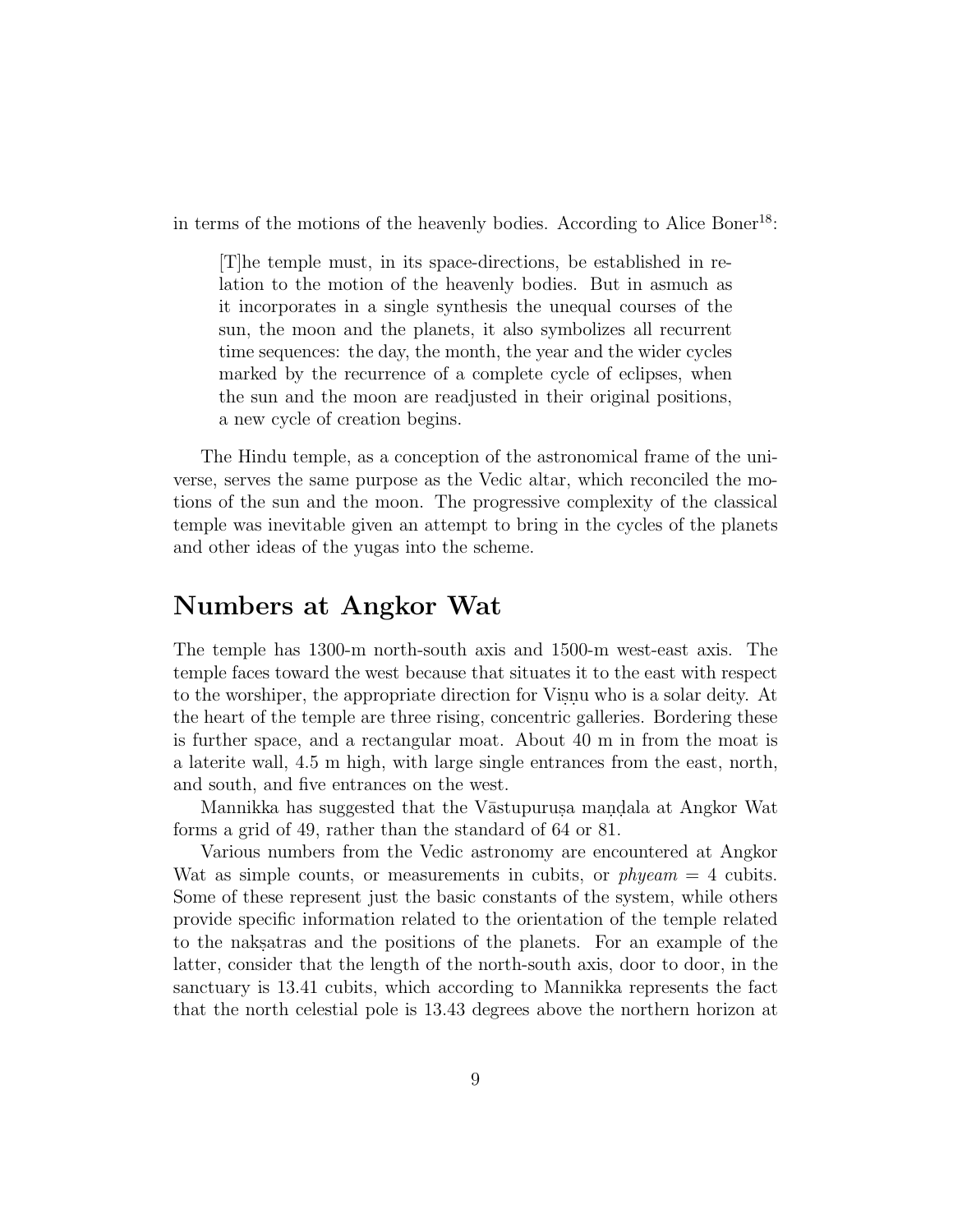Angkor. This number is also basic to the second gallery, devoted to Brahma who is "situated" at the north celestial pole.

The order in which the planets rose over the eastern horizon at the end of July 1131 is represented in the bas-relief of the northwest corner pavilion: Saturn (Agni), Jupiter (Indra), Venus (Kubera), Mars (Skanda), and Mercury (Varuna).

According to Mannikka<sup>19</sup>, the design of the temple can be seen in three architectural units:

- 1. Central sanctuary: Mount Meru, with 45 gods, the north celestial pole, the centre of the mandala, the spring equinox, the axis of the earth, Visnu, Brahmā, and King Sūryavarman
- 2. Circumferences: the ecliptic, the moon and lunar periodicity, the constellations, the planets, the celestial year, the *krta yuga*, the grid of the manala, the history of King Sūryavarman
- 3. Axes: the building blocks of time (60, 108), the yuga cycles, the solar year, the lunar year, historical dates in Sūryavarman's reign, the mandala and its transformation of time, and, finally, the solar year and lunar time cycles from the vantage point of Meount Meru

Some basic numbers that we encounter frequently in the architectural plan are give below. For more examples see the book by Mannikka which, however, does not recognize the special place of the altar numbers 78 and 261. Neither does it know the correct significance of the number 108.

**21** The earth number shows up as the number of steps to the libraries.

**27/28** This count of naksatras is represented at numerous places; the total inner axes of the sanctuary.

**32/33** This represents the number of devas and it is found as the number of pillars, windows and various lengths.

**44/45** The number of divinities of the Vastupurus a mandala are shown in the total number of steps, main entrance and flanking Central Western entrances. As 450 cubits, various axial entrances and circumference of gallery.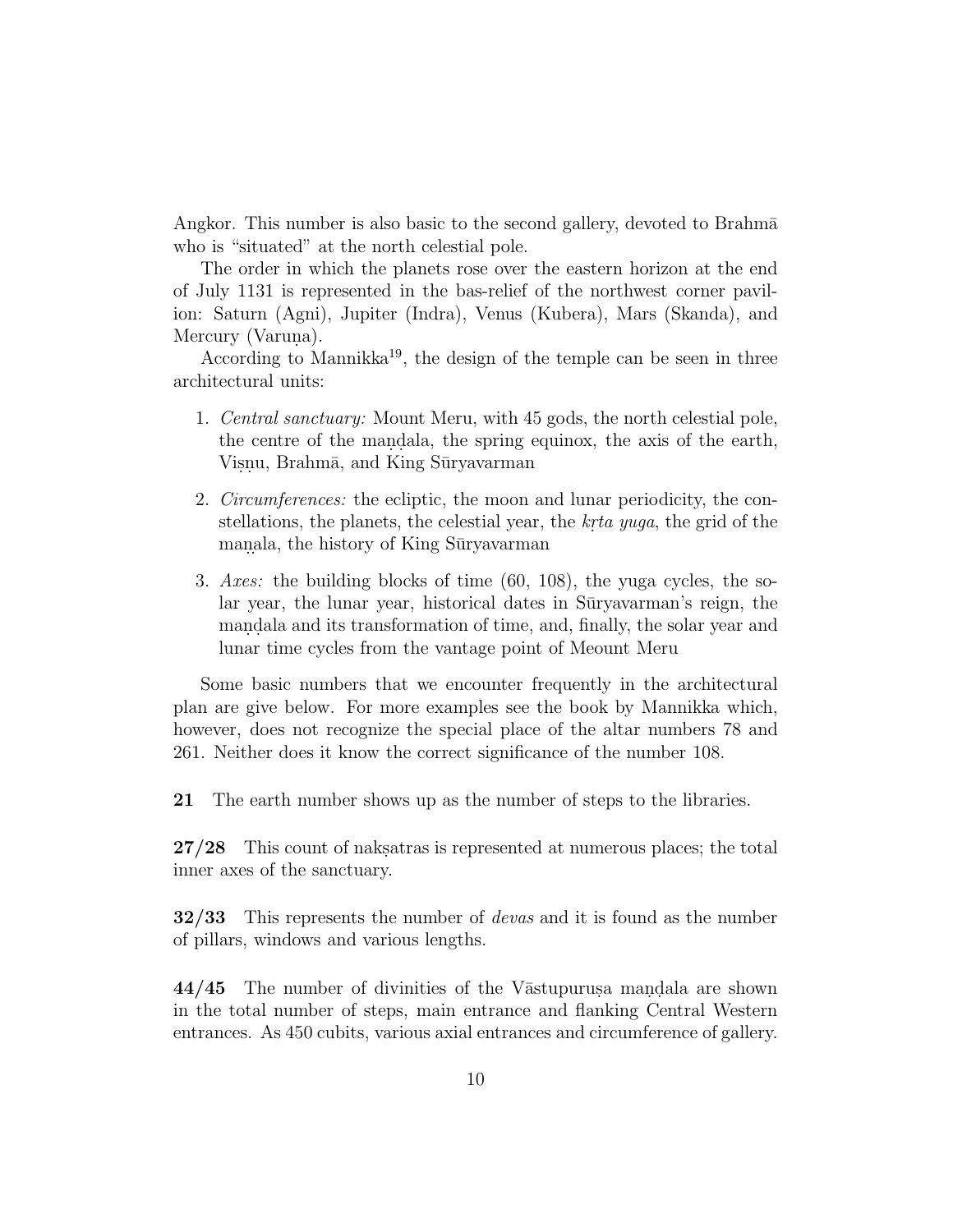**54** As half of the distance in sun- or moon-diameters to the sun or the moon, 54 cubits or 54 *phyeam* are encountered several places on the Western bridge and the outer enclosure.

**78** The atmosphere number is found in the central cruciform, inner axes as 20.08 phyeam, which equals 80.32 cubits. The 20 steps in several of the stairways to the libraries may also represent the same number divided by 4. Further evidence for that comes from the distance of 19.42  $phyeam =$ 77.68 cubits each library, west-east outer axis. Since books represent the 'atmosphere' in reaching the 'sky' of knowledge, its use in the context of library is very appropriate.

**108** In-and-out circumambulation of four corner towers together; circumambulation of the central Visnu image from three axial entrances; inner axes of all four corner towers without images; full vertical distance above and below central sanctuary.

**130.5/261** As half of the sky number 261, we find it in the circumambulation path to north end chamber, each end gateway. The number is 32.74 phyeam which equals 130.96 cubits.

**354** The length of the lunar year in days, it is the distance between  $n\bar{a}ga$ balustrade and first step at end of walkway to upper elevation.

**360** In phyeam, the circumambulation path around the Cruciform Terrace.

**366** Solar axes of gallery from walkway on west to bases on each side.

**371** This is the solar year in tithis, and it is found in an in-and-out circumambulation of all four courner towers.

### **Solar and lunar measurements**

The solar and lunar numbers that show up in the design of the Angkor Wat temple are the number of naksatras, the number of months in the year, the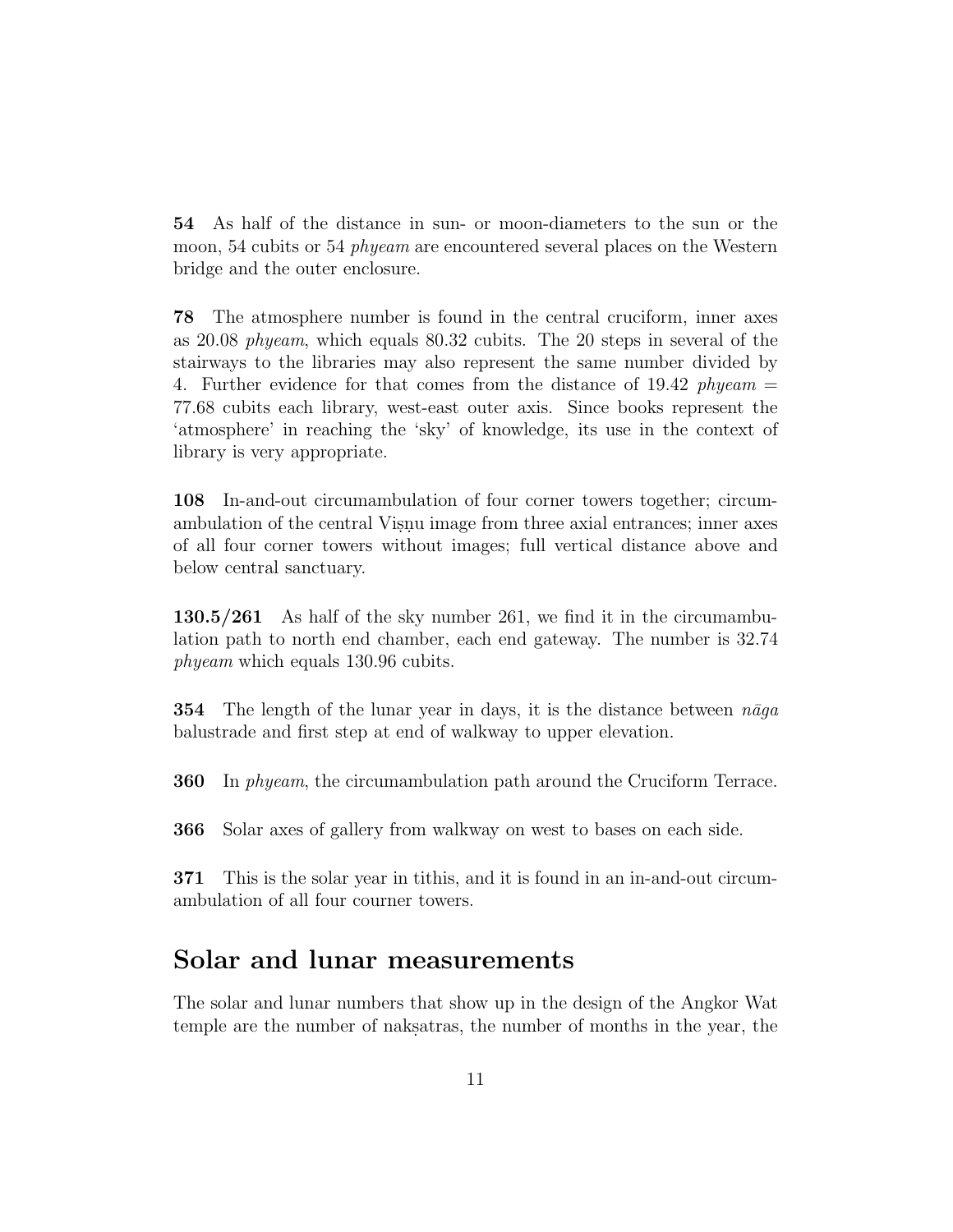days in the lunar month, the days of the solar month, and so on.<sup>20</sup> Lunar observations appear to have been made from the causeway.

The division of the year into the two halves of 189 and 176.37 was recently explained by the author as being derived from the Satapatha Brahmana. In layer 5 of the altar described in the Satapatha, a division of the year into the two halves in the proportion 15:14 is given (Figure 5).<sup>21</sup> This proportion corresponds to the numbers 189 and 176.4 which are just the numbers used at Angkor Wat.

Figure 6 explains the physics behind the asymmetry in the sun's orbit. As one can see, the period from the autumnal equinox to the vernal equinox is smaller than the opposite circuit. The interval between successive perihelia, the anomalistic year, is 365.25964 days which is 0.01845 days longer than the tropical year on which our calendar is based. In 1000 calendar years, the date of the perihelion advances about 18 days. Considering Figure 6 again, the perihelion was roughly on December 18 during the time of the construction of Angkor Wat; and it was on October 27 during early 2nd millennium BC, the most likely period of the composition of the Satapatha Brāhman. In all these cases the perihelion occurs during the autumn/winter period, and so by Kepler's 2nd law we know that the speed of the sun in its orbit around the earth is greater during the months autumn and winter than in spring and summer.

During the time of the Satapatha Brahmana, the apogee was about midway through the spring season, which was then somewhat more than 94 days. The extra brick in the spring quadrant (Figure 5) may symbolically reflect the discovery that this quarter had more days in it, a discovery made at a time when a satisfactory formula had not yet been developed for the progress of the sun on the ecliptic.

It is possible that the period from the spring equinox to the fall equinox was taken to be about 189 days by doubling the period of the spring season; 176 days became the period of the reverse circuit.

Why not assume that there was no more to these numbers than a division into the proportions 15:14 derived from some numerological considerations? First, we have the evidence from the Satapatha Brahmana that expressly informs us that the count of days from the winter to the summer solstice was different, and shorter, than the count in the reverse order. Second, the altar design is explicitly about the sun's circuit around the earth and so the proportion of 15:14 must be converted into the appropriate count with respect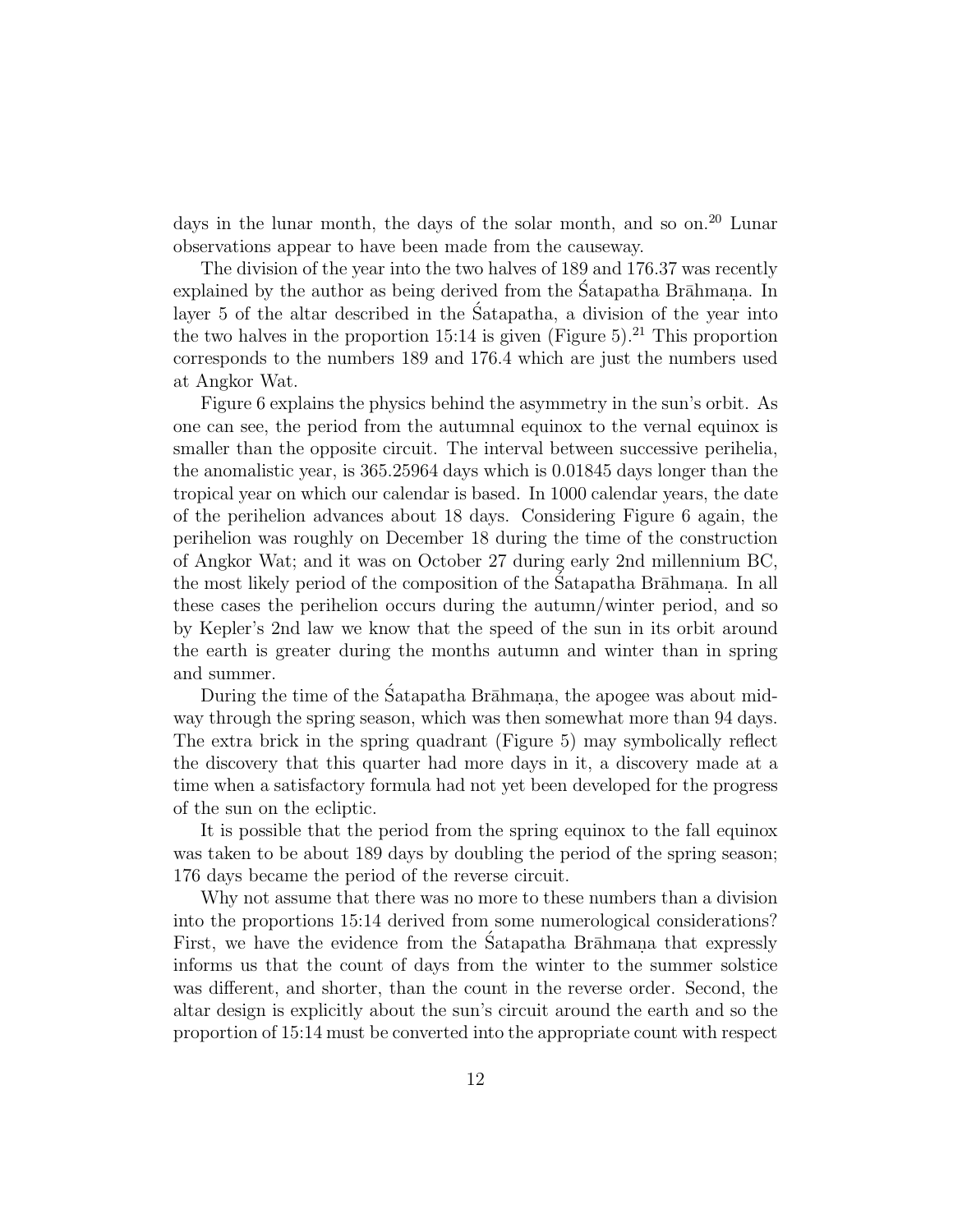to the length of the year. Furthermore, the many astronomical alignments of the Angkor Wat impress on us the fairly elaborate system of naked-eye observations that were the basis of the temple astronomy.

But since precisely the same numbers were used in Angkor Wat as were mentioned much earlier in the Satapatha Brāhmana, one would presume that these numbers were used as a part of ancient sacred lore. Looking at Figure 6, we see the count between the solstices has been changing much faster than the count between the equinoxes because the perigee has been, in the past two thousand years somewhere between the autumn and the winter months. Because of its relative constancy, the count between the equinoxes became one of the primary 'constants' of Vedic/Purānic astronomy.

The equinoctial half-years are currently about 186 and 179, respectively; and were not much different when Angkor Wat temple was constructed. Given that the length of the year was known to considerable precision there is no reason to assume that these counts were not known. But it appears that a 'normative' division according to the ancient proportion was used.

As it was known that the solar year was about 365.25 days, the old proportion of 15:14 would give the distribution 188.92 and 176.33, and that is very much the Angkor Wat numbers of 189 and 176.37 within human error. In other words, the choice of these 'constants' may have been determined by the use of the ancient proportion of 15:14.

### **Concluding Remarks**

Although it has long been known that the Angkor Wat temple astronomy is derived from Purānic and Siddhāntic ideas, the Vedic roots of this astronomy have only recently been identified. We have found the Vedic altar astronomy numbers 21, 78, and 261 in the temple design. The division of the solar year into two unequal halves is explained by the design of the Satapatha Brāhmana. altar on the asymmetric circuit of the sun. We need a more thorough examination of the altar numbers in the design to interpret their significance in the context of different architectural units so brilliantly decoded by Mannikka. For example, was there any obvious influence of the Agnicayana ritual on the phased construction of the Angkor Wat temple?

The decoding of the astronomy of Angkor Wat has opened the way for a similar examination of medieval and ancient Indian temple complexes, which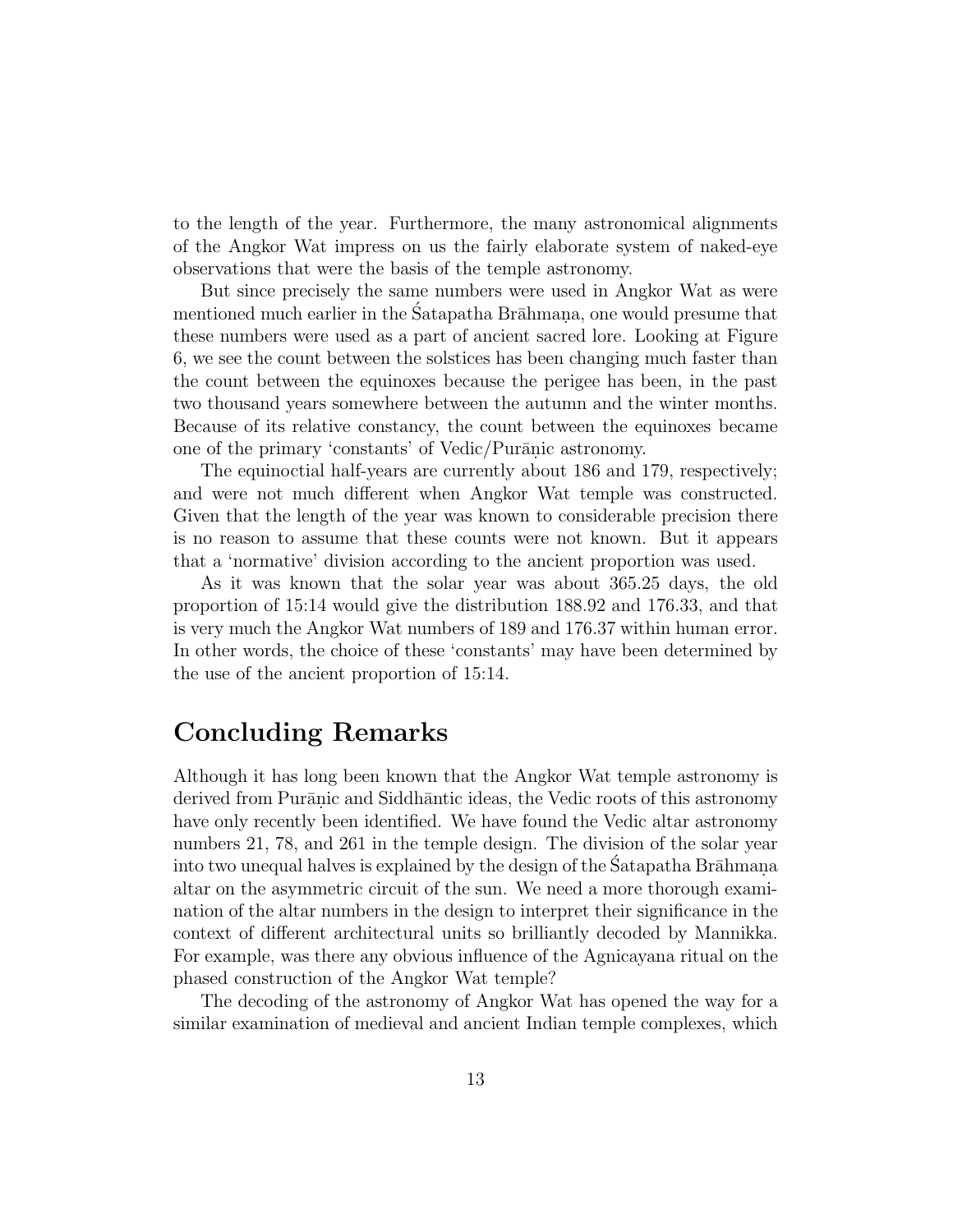were also built with basic astronomical observations in minds.

## **References**

- 1. Stencel, R., Gifford, F., Morón, E., "Astronomy and cosmology at Angkor Wat", Science, 193, (1976), 281-287.
- 2. Mannikka, Eleanor, Angkor Wat: Time, Space, and Kingship. Univ of Hawaii Press, Honolulu, 1996. Mannikka is the Morón of the paper listed above.
- 3. Nafilyan, G. Angkor Vat, Description, Graphique du Temple. Ecole Francaise d'Extreme-Orient, Paris. 1969.
- 4. Kak, S., "The solar equation in Angkor Wat," Indian Journal of History of Science, vol. 34, 1999, pp. 117-126. Millar, F.G. and Kak, S., "A Brahmanic fire altar explains a solar equation in Angkor Wat," Journal of the Royal Astronomical Society of Canada, vol. 93, 1999, pp. 216-220.
- 5. Lokesh Chandra, "Devarāja in Cambodian history", In Cultural Horizons of India. Aditya Prakashan, New Delhi, 1995.
- 6. See above. Also see other essays on Cambodia in the other volumes of Lokesh Chandra's, Cultural Horizons of India. Aditya Prakashan, New Delhi, 1995.
- 7. Cœdès, G.. Angkor: An Introduction. Oxford University Press, London, 1963, page 17.
- 8. Mannikka, op cit.
- 9. Kak, S., "Astronomy of the Vedic altars and the Rigveda", Mankind Quarterly, 33, (1992), 43-55.

Kak, S., "Astronomy in the Satapatha Brāhmana," *Indian Journal of* History of Science, 28 (1993), 15-34.

Kak, S., "Astronomy of the Vedic Altars," Vistas in Astronomy, 36 (1993), 117-140.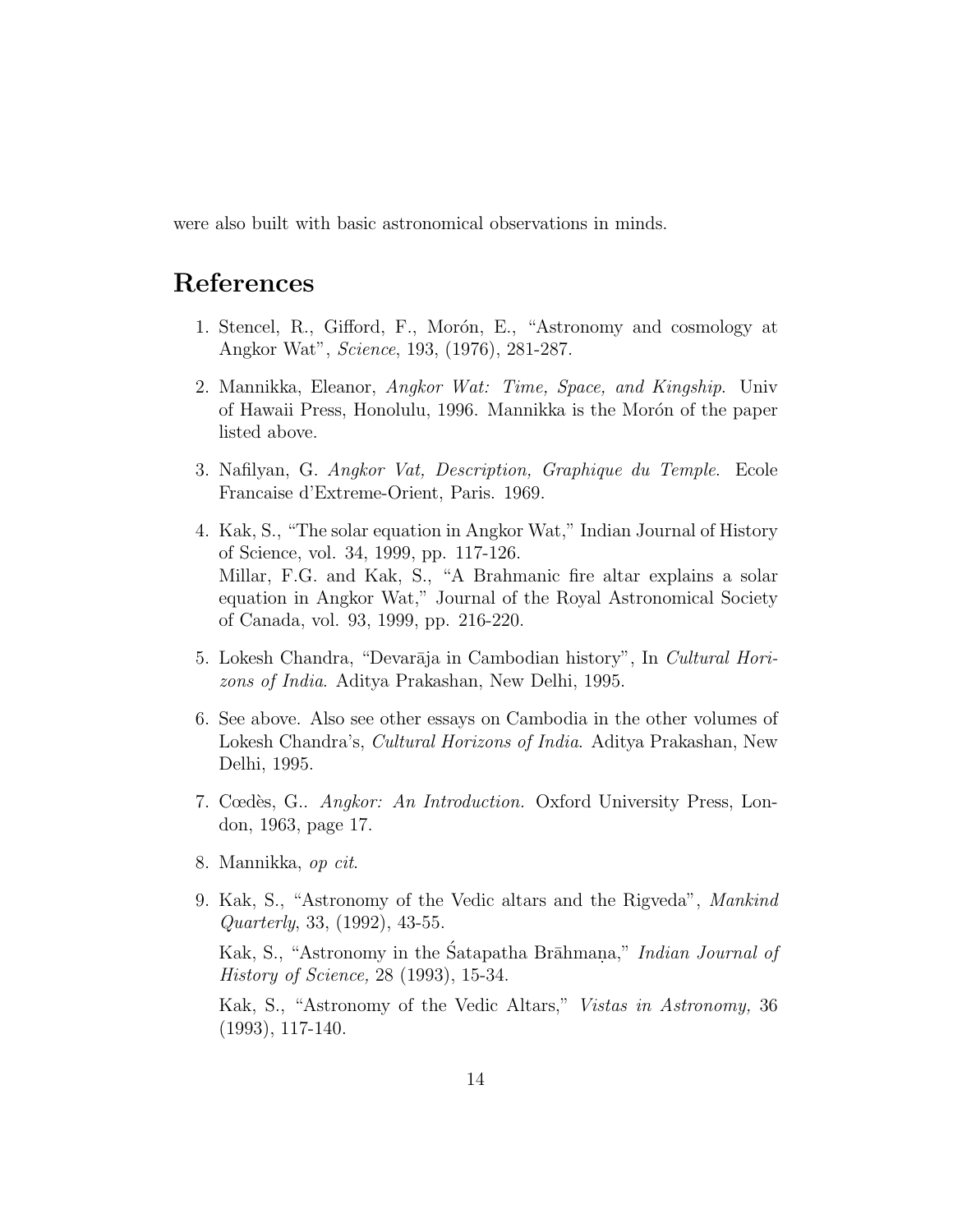Kak, S., The Astronomical Code of the Rgveda. Aditya, New Delhi (1994).

Kak, S., "The astronomy of the age of geometric altars," Quarterly Journal of the Royal Astronomical Society, 36 (1995) 385-396.

Kak, S., "Early theories on the distance to the sun," Indian Journal of History of Science, 33 (1998), 93-100.

Kak, S., "The sun's orbit in the Brāhmanas," *Indian Journal of History* of Science, 33 (1998), 175-191.

- 10. Kramrisch, S., The Hindu Temple. The University of Calcutta, Calcutta, 1946; Motilal Banarsidass, Delhi, 1991, page 35-36.
- 11. Boner, A., Principles of Composition in Hindu Sculpture. E.J. Brill, Leiden, 1962, page 27.
- 12. Kaulācāra, R.,  $\tilde{S}ilpa$  Prakāsa, Boner, A. and Rath Sarmā, S. (eds.). E.J. Brill, Leiden, 1966.
- 13. Boner, A., "Introduction" In Kaulācāra (1966) pp. xxxiii.
- 14. Kramrisch, op cit, page 228.
- 15. Kenoyer, J.M., Ancient Cities of the Indus Valley Civilization. Oxford University Press, Oxford, 1998, page 57.
- 16. See Kak, The Astronomical Code .., pages 44-46.
- 17. Kramrisch, S., op cit, page 51. Note that this figure is not the best modern estimate of the period of precession.
- 18. Boner, A., "Introduction" In Kaulācāra, R., *Śilpa Prakāśa*, Boner, A. and Rath Šarmā, S. (eds.). E.J. Brill, Leiden, 1966, pp. xxxiii.
- 19. Mannikka, op cit, page 259.
- 20. Mannikka, op cit, page 274-283.
- 21. Kak, S., "The sun's orbit in the Brahmanas," cited above. This altar is described in detail.